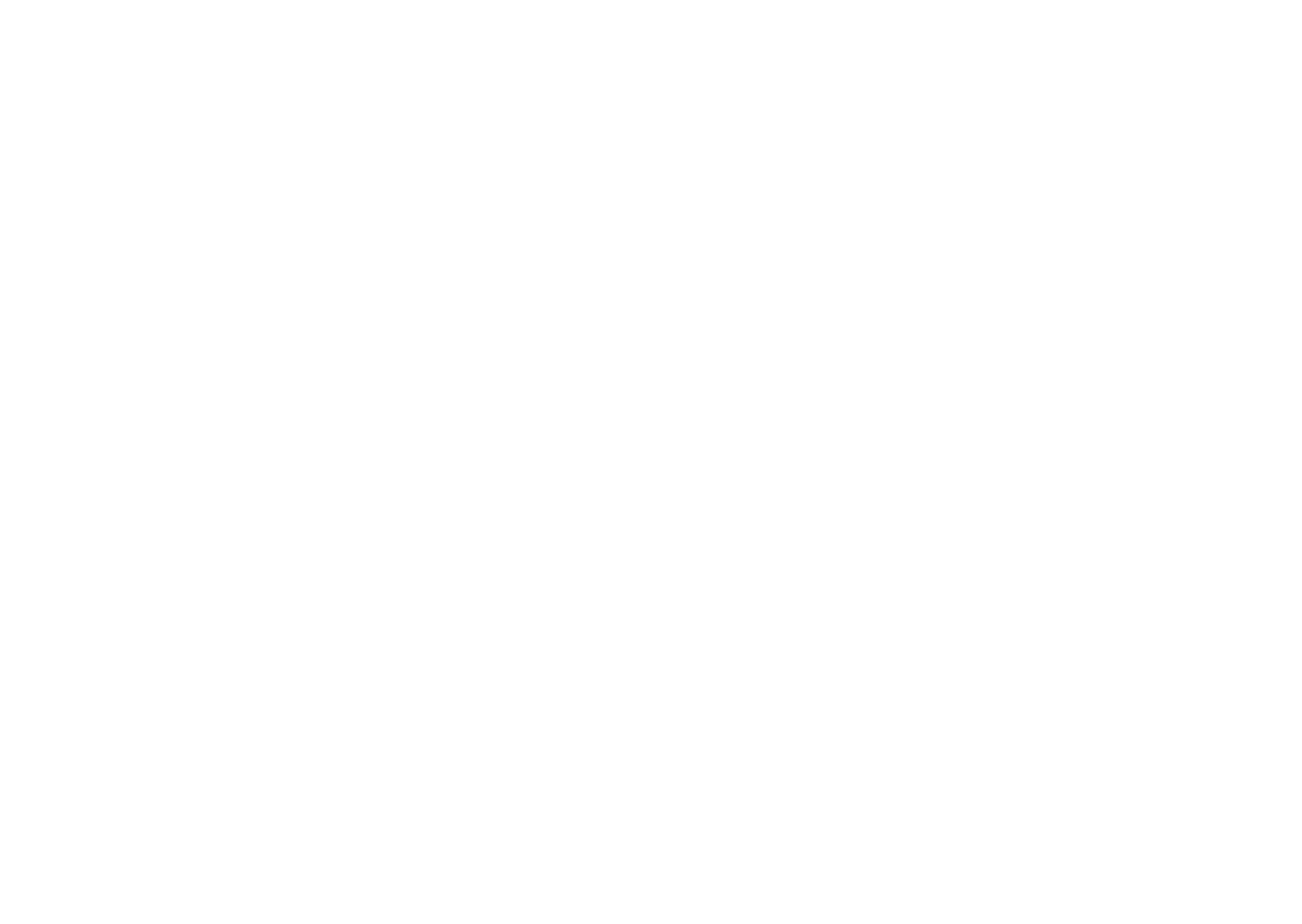# **Contents**

| Fighting to Save Democracy Under Capitalism is a Dead      |    |
|------------------------------------------------------------|----|
|                                                            | 5  |
| The Adaptability of Capitalism                             | 7  |
| The Dynamics of Capital Make The Illusions of Democ-       |    |
| racy Just That - Illusions.                                | 9  |
| Concessions in the Wake of Revolutions                     | 12 |
| The Falling Rate of Profit.                                | 16 |
| Expansion Limitations and Underconsumption                 | 17 |
| The evisceration of the "capital-commodity-                |    |
| capital" cycle $\dots \dots \dots \dots \dots$             | 20 |
| Environmental Limits $\dots \dots \dots \dots \dots \dots$ | 21 |
| Negativity About the Working Class                         | 22 |
| Varieties of Capitalist Governance                         | 26 |
|                                                            |    |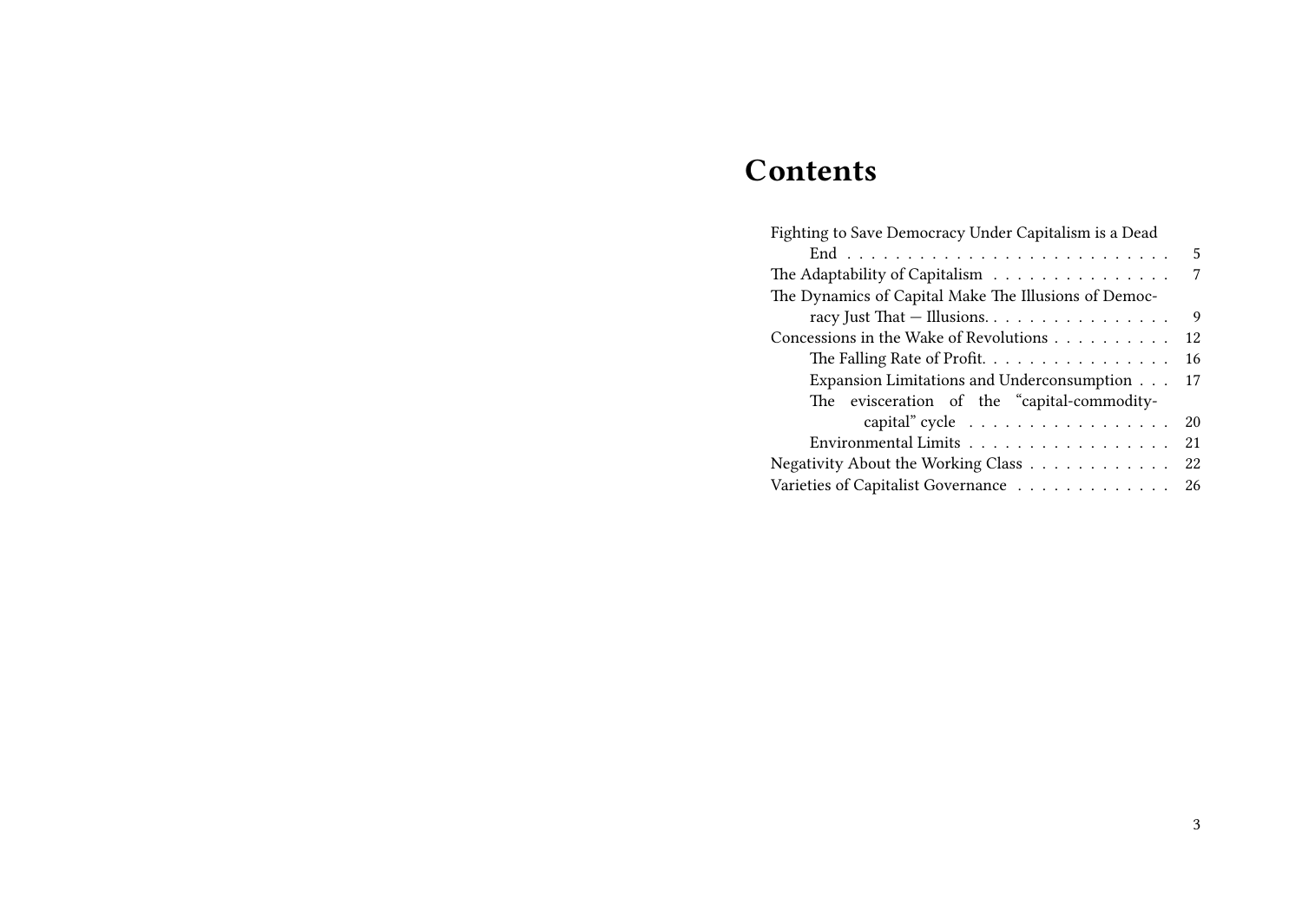geois democracy, nor any of its instruments, institutions, or rituals. We can and have to do better than that. We have to create new, horizontally oriented practices and institutions of direct and deliberate democracy to break out of the stranglehold of capitalist relations. This will require revolutionary leadership to build the kind of movement that can achieve that future. We have to make a way!

Of course, the question is *how* do we forge that way under the present terms and conditions of the world, when the forces of the left throughout the globe are so weak, divided, unorganized, and bereft of revolutionary consciousness. If humanity needs to escape from the variants of capitalist rule, if not bourgeois democracy, neoliberal austerity or fascism, what is the path forward?

In a planned second paper we will explore some means to this end. Part of the subsequent paper will address the role of the international working class as the principle energy force for the liberation of humanity from the exploitation, oppression and constant warfare of capitalism.

**We invite people who have read this paper to engage with us and to contribute to the research and analysis that will be required to chart the road forward.**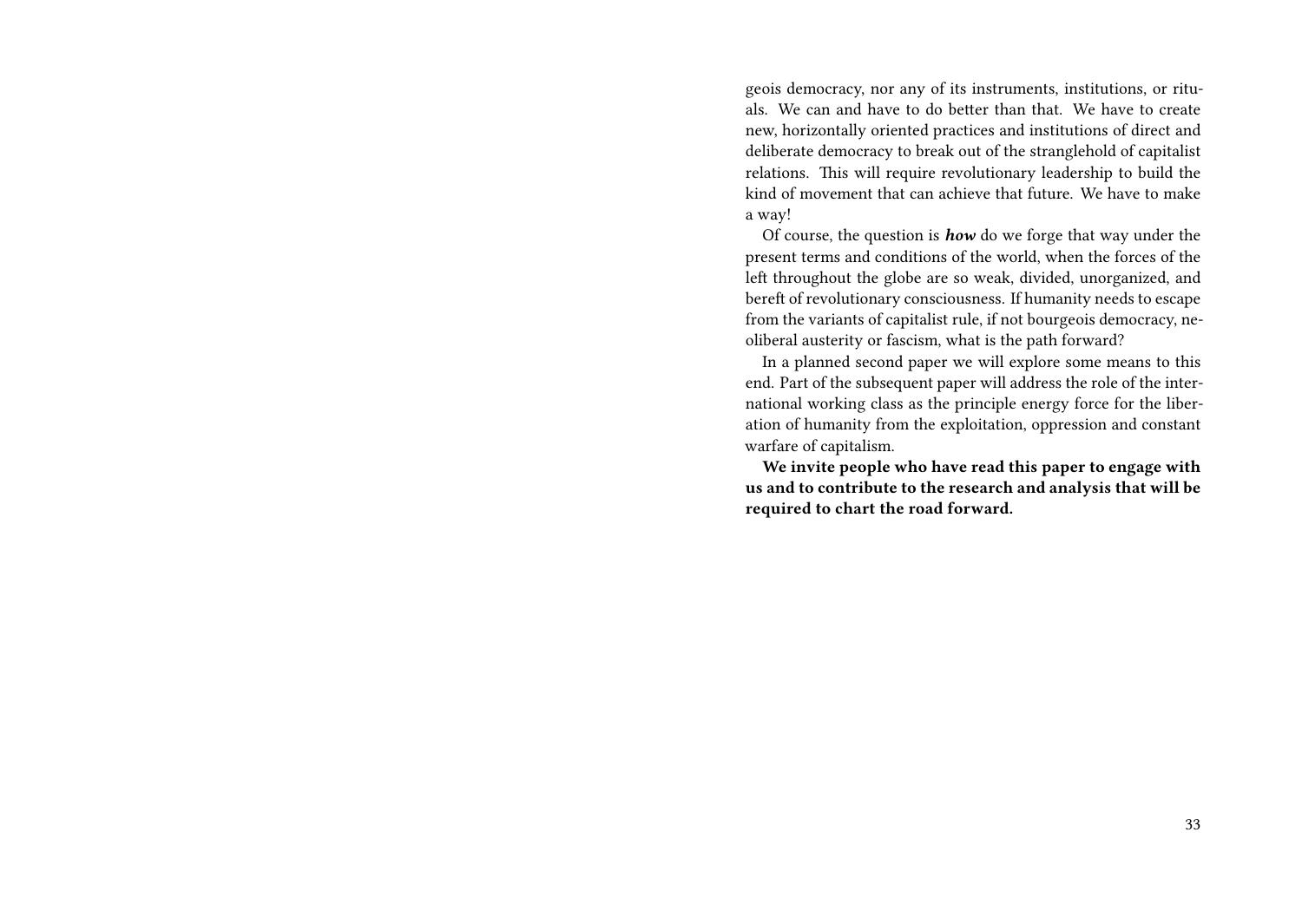lions into the banks and the stock market to sustain the capitalist world-system during the pandemic. So, Biden's stimulus plans can and will be only short-term measures at best. The crisis of capital and the growing conflicts with China and Russia are intensifying disputes within the U.S. capitalist class and their various political party expressions. The rise of fascistic authoritarianism is an outgrowth of these disputes over how to maintain the U.S.'s global hegemony and resolve the economic crises described above. That this dispute could come to real blows, i.e. a civil war between sections of the ruling class as well as an armed conflict between the U.S. and China and allies are both on the table.

The last statement was not made in jest. Nor was an attempt to be hyperbolic. The fact is, in order to overcome the central contradiction of the declining rate of profit within the system, a reset via the massive destruction of much of the world's existing capital stock, particularly in the old industrial regions of the core and semiperipheral zones, is needed. The process of "creative destruction", via major depressions or outright war, has historically been the way to restore profitability by creating new terms and conditions for investment. The "law of value" is driving the forces of imperialism to war and forcing the surrogates of capital in third world countries like Colombia, El Salvador, Haiti, Myanmar, the Philippines, Tunisia, Afghanistan, Egypt, Turkey, South Africa, etc. to implement hard measures of repression without any pretense to democracy.

Rather than narrowly focusing on elections, cross-class alliances, the movement of the far right, etc., we need to be looking at the big picture in order to develop a comprehensive line of march that will defeat ALL of the reactionary forces and usher in a new civilization. The capitalist forces of chaos and domination are at the door, and it's truly now a question of genuine socialism or extinction. Without question, we, the "left" or revolutionary forces of the world, need to continue being the "champions of democracy". However, this does not mean that we have to uphold or uplift bour-

Since the meteoric rise of Donald J. Trump in 2015, significant numbers of liberals, progressives, social democrats and leftists have been fixated on his politics, policies, and personality and what they portend for the future of liberal democracy. This built on a fixation with the elections of right wing strongmen like Jair Bolsonaro, Rodrigo Duterte, Recep Erdoğan, Boris Johnson, Narendra Modi and Viktor Orban to name a few. The rise of the "strong men" has been interpreted by many on the left throughout the world as a sign that the so-called "age of liberal democracy" is coming to an end and that fascism is ascendant. In response, we are being widely implored by these forces to concentrate our energy on "defending democracy".

## **Fighting to Save Democracy Under Capitalism is a Dead End**

There are many deeply problematic and dangerous presumptions embedded in this "defend democracy" orientation. For one, it says and does nothing for the vast majority of humanity that have never experienced the alleged benefits of bourgeois democracy. And for another, it presumes that bourgeois democracy is the antidote to fascism, rather than its enabling twin.

Fascism is one of the many variants of governance in the capitalist-world system. It cannot be fought with the tools supplied by other forms of capitalist rule. Over the course of its nearly 500 year history, capitalism has adapted its governance functions based on its need to secure natural resources, confront rivals and effectively and efficiently manage and control labor. The main variants of capital governance have been mercantilism, social democracy, neo-liberalism and fascism. We will explore these variants later in this paper.

This one-sided political approach incorrectly assumes that there are normative political relations and a normative system of gover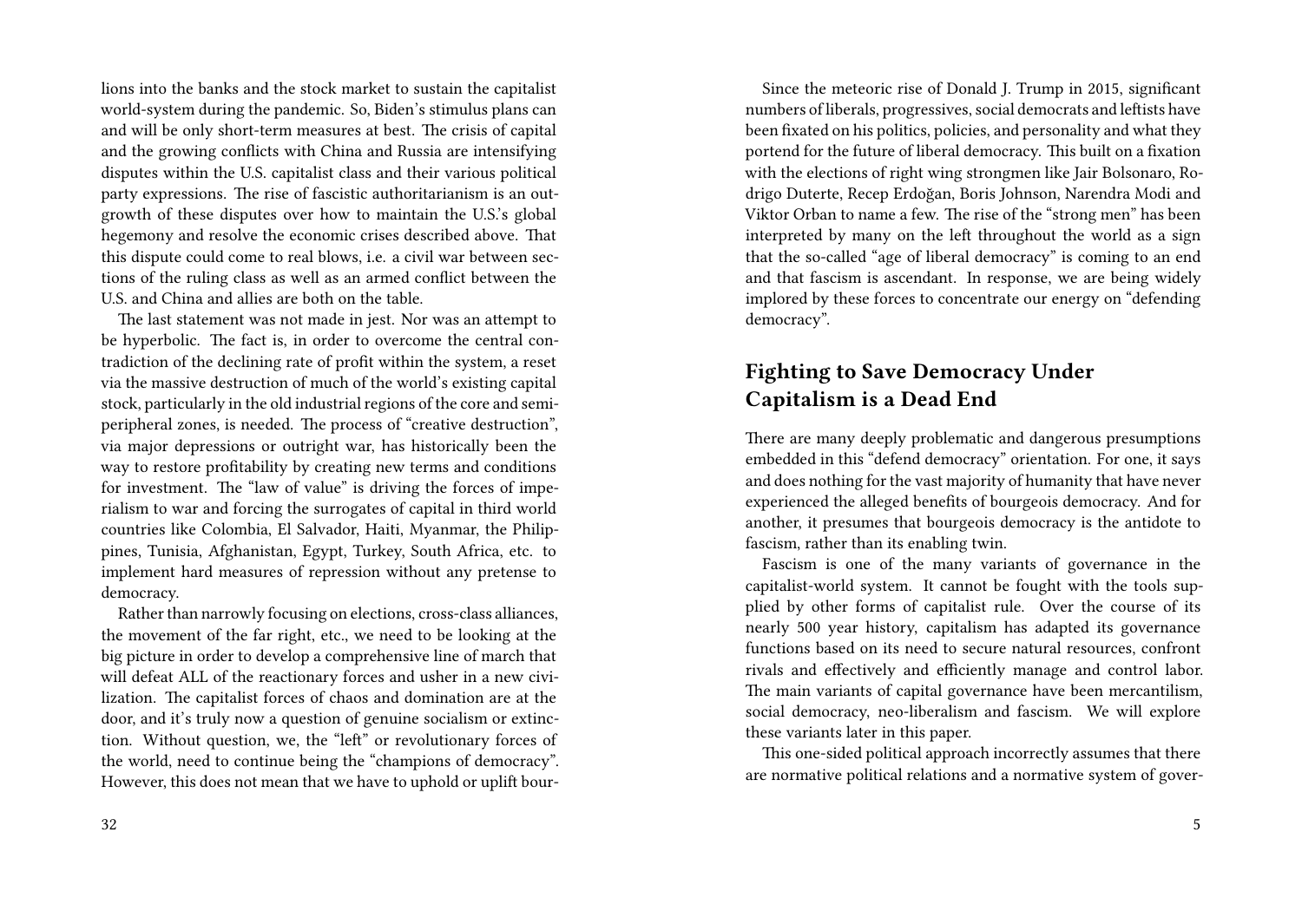nance within the capitalist world-system. It incorrectly assumes that neoliberalism, the variant that has dominated the capitalist world-system since the 1980s, is the norm rather than one form of capital accumulation and social relations. At best this approach embraces an alternative social democratic form of capitalist governance as its goal..

In fact there is no set of normative political relations within the capitalist world-system. Capitalism emerged out of feudal monarchies, expanded under settler-colonial systems of chattel slavery, and matured by propelling the violent expansion of several competing empires to bring the entire planet under its domination. The exploitative dynamics of the capitalist world-system necessitate a range of differentiated political and social relations in order to create the conditions of deprivation and unequal exchange that it depends upon. These economic, social, and governmental relations range from structures of chattel slavery dominated by autocratic landowners to social democracies dominated by highly regulated monopoly enterprises, both privately and publicly owned.

This orientation perpetuates the myth of "democratic capitalism", a fallacy that posits representational democracy as an almost inevitable by-product of capitalism, and that in order to transform the capitalist system we have to rely upon the limited tools of bourgeois democracy to get us there.

The narrow focus on the political advances of the "far" right obscures the concrete analysis of the current moment. It ignores or denies how far and how fast liberals and centrists throughout the world have moved to the right over the past 50 years, enabling the neoliberal variant of bourgeois governance we are now supposed to accept in the name of fighting fascism.

Deeper and more critical still, this overemphasis on the political developments of the far right prevents vital sections of the left from properly seeing and engaging the deep structural crisis of the capitalist world-system, which is the dynamic driving the comprehensive march to the right.

cost of doing business in the country. China is also strenuously challenging the monetary rules of the capitalist world-system by politically and financially incentivizing its growing number of "partners" to trade in the Yuan rather than the American Dollar, which has been the standard measure of currency transactions the world over since World War II. These are just some of the critical ways that China is challenging U.S. hegemony.

In order to sustain its position as the hegemon of the worldcapitalist system, this challenge cannot be ignored by the U.S. state and capitalist class. Therefore the Biden regime, as the Trump and Obama regimes before it, is making the containment of China one of its primary strategic priorities. The Biden regime is toning down aspects of the rhetoric promoted by the Trump regime against China (as of this writing at least), but it will sustain the same policies in principle. Without question, the Biden administration is planning on continuing the US military buildup in the Asia — Pacific region and containment policies that started in the Obama administration, which centered around multilateral trade and security agreements with China's neighbors in the effort to stunt its growth and forestall the inevitable war that both sides clearly see coming. However, it is clear that this conflagration won't be playing out on the same grounds as it was in 2017 when Obama departed office. China's response to the COVID-19 pandemic demonstrated without question that it has the greatest industrial capacity on the planet and that it is not without critical international allies of its own.

Taking on China and the COVID-19 pandemic through unprecedented deficit spending is not sustainable, not even for the U.S. government and the Federal Reserve which by fiat can create new hard and digital currency. The cycle of capital reproduction, both domestically and internationally, is too fractured for the standard fiscal stimulus devices typically employed by the G7 to forestall or dampen stock and market crashes to work to the effect they did in 2008 — 2009. The Federal Reserve has already poured tril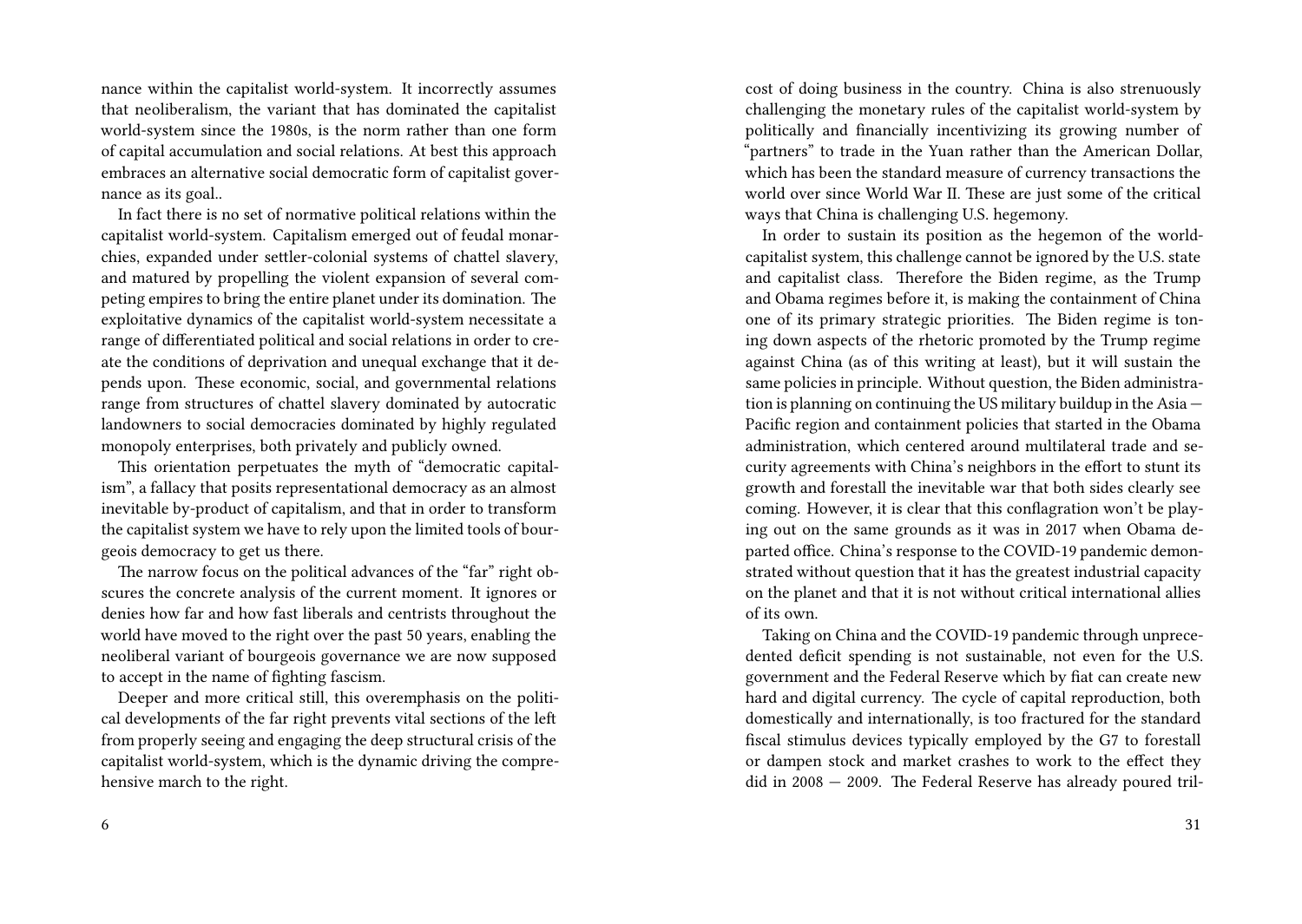preciation in key regions and sectors, and evaluates currencies and real estate, redefines market relations between states, and shifts the balance of forces within states and between states. And as the current crisis has deepened over the past 20 years, there have been and are a plethora of civil wars (Yemen, Sudan, South Sudan, the Congo, the Philippines, etc.), proxy wars (Syria, Iraq), wars of national liberation (Palestine, Ache, West Papua, Western Sahara, etc.) and rumors and preparation for another world war. However, since World War II the reality of nuclear weapons and the strategies of mutual assured destruction have given some pause to resort to inter-capitalist war. This does not mean that war preparations, including nuclear war, are not constantly moving forward.

Without question preparations for an inter-imperialist war between the U.S. and China over hegemony of the capitalist world-system have been and are heating up. The U.S. has held the unchallenged hegemon position within the world-order since the close of the second inter-imperialist war in 1945. China has been steadily rising in position within the capitalist world-system since the 1980's and is consciously and deliberately trying to break the U.S. financial and military chokehold over the system. Although the Chinese and U.S. economies are deeply intertwined, China is expected to become the world's commanding economy by 2028, if not sooner. It is by far and away the world's largest industrial producer and exporter, and consumer of raw materials. It is now the world's largest creditor nation, the largest infrastructure builder, commanding the world's largest army, and is the US government's only rival in terms of military expenditures. It is also challenging and transforming the rules of the accumulation game, particularly the interstate legal based norms of the Bretton Woods Institutions. One of the best examples that demonstrates how China is changing the rules of the game is demonstrated by how it generally rearticulates the copyright / patent rules of the system. As a matter of strategy, it turns them on their head, to compel transnational corporations to engage in technology transfers as a

This is not an argument to avoid or ignore fighting the further advance of fascistic authoritarianism. It is a critique of a view that restricts people to fighting against certain variants of capitalist governance to the exclusion of fighting against the capitalist system itself.

The narrow "defend democracy" line leads to nothing but dead ends and puts the left in a perilous position, as history plainly demonstrates time and time again. Relying on a popular front with one section of capital against another does not address the critical ideological and material questions that the left throughout the world must address in order to be effective in the struggle against capitalism-imperialism, in all of its forms of governance. Advocates of "save democracy" or for "critical engagement with electoral politics" argue that it is necessary to maintain conditions that enable people to fight the injustice of capitalism. Time and again we have seen people with this view devoured by capitalist ideology.

In essence the call for the defense of bourgeois democracy argues for collaboration with sections of the ruling class to maintain privileges largely enjoyed by a very small percentage of the world's population. The claim that the goal is to spread democracy around the world resonates with the stated policies of the Western ruling class, particularly its US faction, which in practice are geared to enforcing compliance by countries of the global south whether by the ballot or the bullet.

## **The Adaptability of Capitalism**

Capitalism describes relationships between people, specifically their relationship to the means of production. Political structures flow from and enforce these economic relationships. Without a clear understanding of this reality, it will be impossible to eradicate the exploitative and oppressive relationships that characterize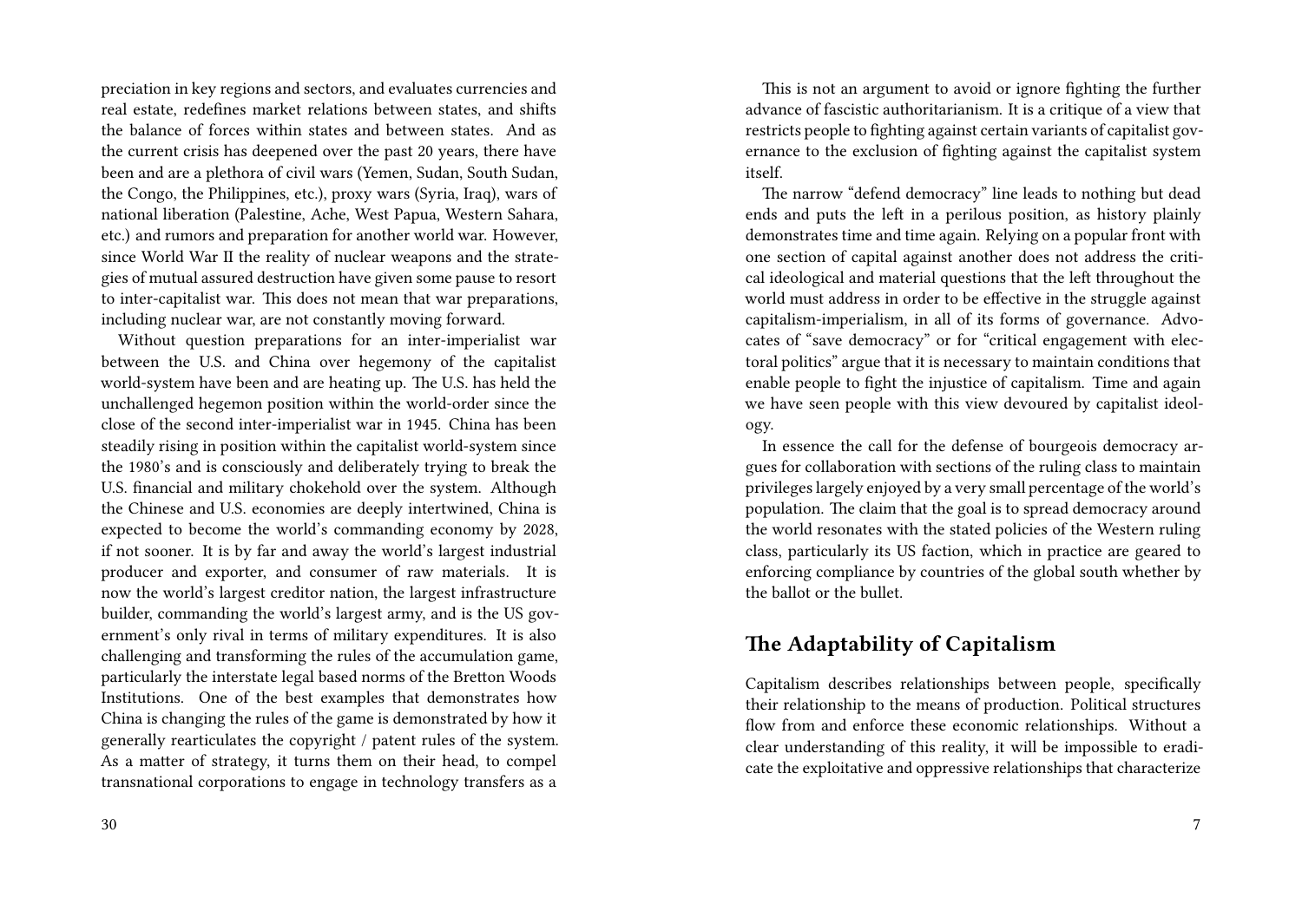the capitalist world system. Those relationships are the defining feature of the capitalist or the commodity mode of production. These relationships determine the very nature of society

Over the course of three centuries of trial and error, between the 1500's and 1800's, the capitalist-class constructed a world economic system that is structured through a hierarchy of national-states, carved from the colonial empires of the Western European states. This structure mediates how the capitalist class extracts commodity producing labor from society and resources from the planet to serve the objective of accumulating profit i.e surplus value.

Imperialism (the globalization of capitalist relationships) has been able to entrap working people around the world in relations of production that Marx described as "wage slavery'. The vast majority of the people on the planet are forced to sell their labor power in the marketplace or are reduced to scratching for survival when their labor power is not required. Through financial manipulation, (loans / debt ) and bribes, it is able to recruit local compradors in the countries of Asia, Africa and Latin America to serve as willing allies, paid henchmen, to enforce cheap labor regimes and access to natural resources on behalf of international capital. These mechanisms are backed by military intervention where perceived necessary.

In the face of economic or social crisis, capitalism has shown a certain ability to develop new forms of ensuring the flow of profit. For example, in the wake of the Second Great Inter-Imperialist War, i.e. World War II, the U.S. emerged as the dominant world power and led the establishment of global institutions of control. The UN, the World Bank, the International Monetary Fund and later the World Trade Organization were formed to regulate economic and political relationships between imperialist countries and control the development of colonial and formerly colonial countries. In a world devastated and disrupted by inter-imperialist war, these and other institutions enabled the consolidation of massive economic

the Syriza administration, Brazil under the Lula administration and Venezuela under the Chavez and Maduro administrations all employed social democratic strategies of accumulation. While Hungary under the rule of Orban, India under the rule of Modi, and the Philippines under the rule of Duterte best exemplify the fascist or neo-fascist strategy of accumulation. However, the conditions shaping and driving the deep structural crisis of the capitalist world-system, particularly in the wake of the COVID-19 pandemic, are restraining the ability of any of the aforementioned accumulation strategies to realize their objectives.

When these strategies fail, the bourgeoise deploy their ultimate weapon: War. Historically war and preparation for war has been the ultimate resolution of conflict and competition between capitalist-imperialist countries. The history of capitalism has been a history of almost constant war to subdue colonies and neo-colonies and to seize the land of indigenous peoples. The U.S. has been engaged in war for 240 of the 246 years since 1776. In the 20<sup>th</sup> century imperialist rivalry between blocs of European countries, the U.S. and Japan led to two World Wars that killed approximately 80 million people. War and all of the preparations that go into it have also served as the quickest route to revitalizing and expanding capitalist economies. War and rumors of war have short term economic impact: they drive up demand, ramp up production, put the maximum number of people to work, and further centralize power in the hands of the state and the bourgeoisie to direct society. Its general limitation is that it is more often than not debt financed. This places a high burden on winning if the decision is made to go this route, as it is only in victory that the debts incurred can generally be paid off or written off, with exponential rates of return on investment.

War has been the general reset tool of the capitalist mode of production. It advances the development of new technologies, eliminates outmoded technologies and means of production, changes wage scales (domestically and internationally), hastens capital ap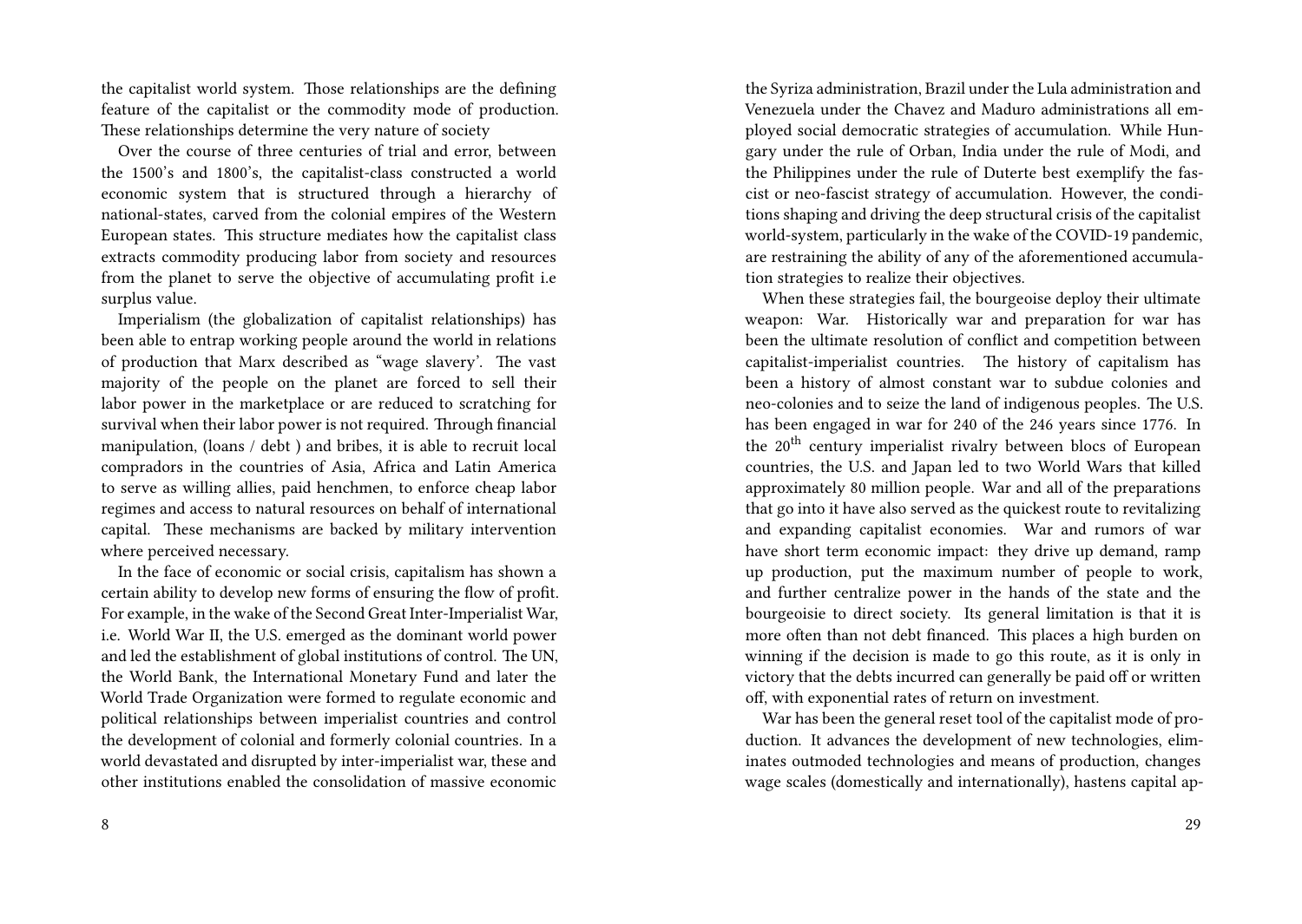tal, particularly finance and industrial capital. Historically fascist authoritarianism has been used to militarize for imperial competition, to crush internal opposition and contention, under the guise of seeking to restore the former glory of the empire, nation, or people as a means to advance the interests of a particular section of the capitalists as the national interest relative to their domestic rivals. The objective being to gain position on their international rivals through aggressive economic and political policies in order to control more of the spoils of the capitalist world-system. This accumulation method requires the political mobilization of the forces of the right, the militarization of their organizational apparatus, the construction of ultra-nationalist narratives to rationalize and promote their aggressive, often racist and misogynist worldviews, in order to justify the widespread suppression of the forces of domestic descent. It also typically seeks to promote a selective form of distribution of the social surplus to the populations or "citizens" designated as "indigenous" to the national-project or loyal to the aims of the leader of the nationalist project. In order to deliver the goods, this form of accumulation requires the material dispossession and super exploitation of the subject or marginalized peoples and populations that reside within the nation-state, the limitation of imports, and the forced entry of goods into foreign markets or all out conquest of other nation-states and/or their territories. Variants of this strategy have been employed by a scattering of regimes in various countries over the last 300 years, but it's most noted usage was in 20th century Italy, Germany, Spain, Portugal, and Chile to name a few.

In the effort to resolve the current structural crisis of capitalism, the bourgeoisie and the forces either allied with it or operating as its appendages, have employed variants of all of these strategies in different contexts and situations over the past 20 years, particularly after the great financial crash of 2008 — 2010. Here are but a few examples: The US under the Trump regime employed elements of mercantilist and fascist strategies of accumulation. Greece under and political power by a few countries, primarily the U.S., over the natural resources and human labor of countries across the planet. It enabled forced austerity on the working class, the privatization of natural resources. In fact, it has meant the immiseration of billions of people.

## **The Dynamics of Capital Make The Illusions of Democracy Just That — Illusions.**

Despite its ability to adapt and shift forms of governance, there are constant material and economic features of the capitalist worldsystem, the most fundamental of which is the unending quest to realize surplus value. Surplus value is what the owners of the means of production steal from the labor of the working class. It is the difference between the capitalists' cost of production and the price they can get for these commodities. The cost includes the price of labor, the raw materials as well as land and the physical production sites. Under capitalist relations of production, labor itself is made a commodity, bought in the marketplace for the cheapest price possible. The bulk of the new value created by labor is taken by the owners of the means of production. The competition among capitalists is the dynamic that drives both the necessity for production at the lowest possible cost and monopolization to curb competition.

The competitive need to maximize profit emerged early in Western Europe's conquest and colonization of the world, establishing methods for the extraction of raw materials and exploitation of labor — without regard for future generations. It's what propelled the trade in human cargo from Africa, Asia and the Americas to produce cash crops and other commodities. And it's what propelled the imperialist powers of Europe to divide the world and its peoples between them in the  $19<sup>th</sup>$  century and in the  $20<sup>th</sup>$  to wage several globe spanning wars among themselves to settle disputes over who would control critical lands, natural resources, trading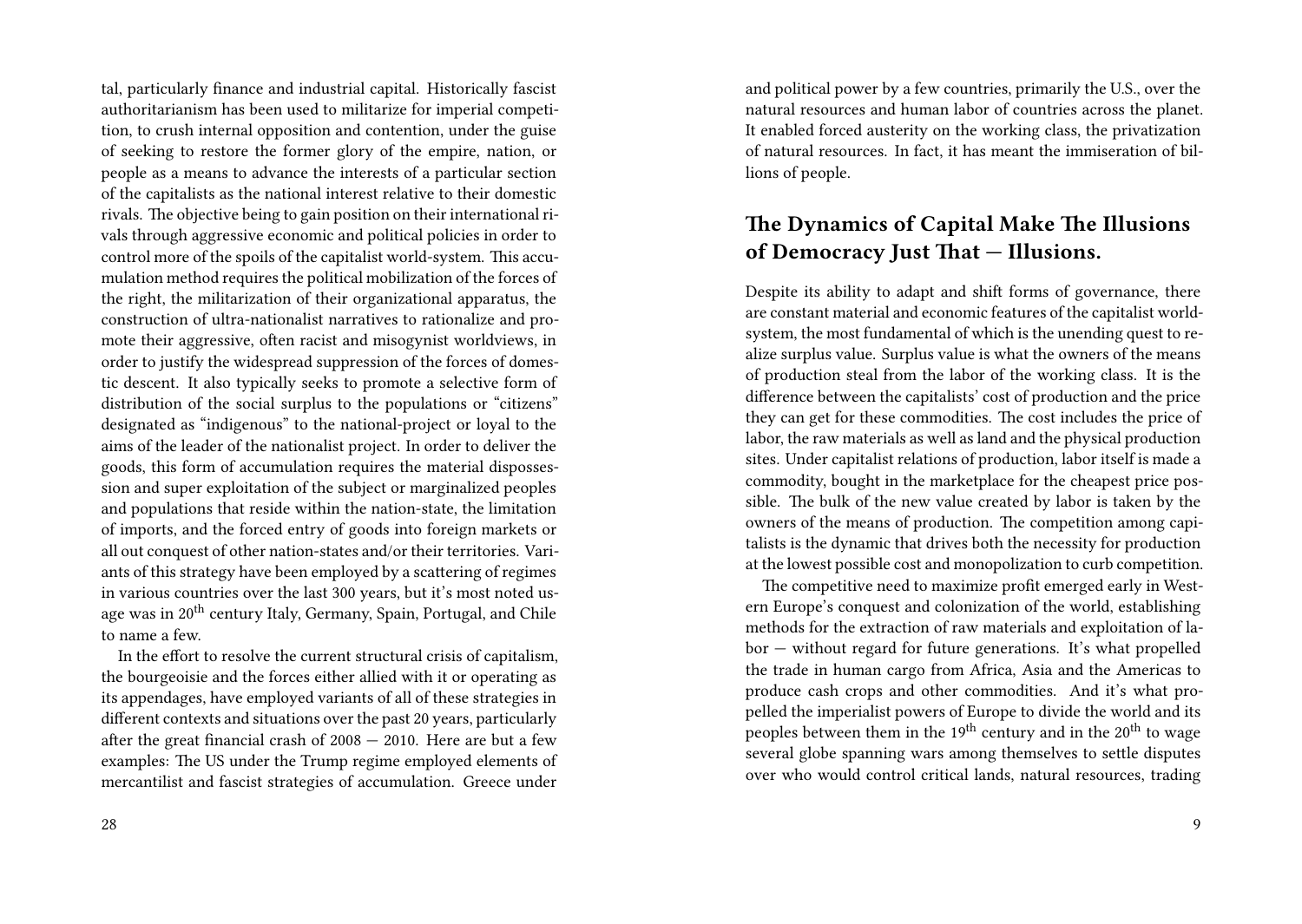routes, labor pools, and markets. This drive is what also compelled the bourgeoisie to transform the governance systems of the world to suit their own interests through the acts of conquest, colonial subjugation, and imperialist domination that define the last 500 plus years since 1492. This drive to accumulate and realize surplus value (profit) is what capitalism is all about. It is compelled by the unending competition between capitalists and capitalist countries. The subjugation of labor and the occupation and theft of other peoples' lands flows from the very nature of capital which must break down all boundaries to its own expansion.

Capital is not a mere "thing". Fundamentally it refers to the process of the production and circulation of commodities. Money becomes capital when it is invested in production of goods or services to exchange for a price above the cost of production. The purpose of capitalist production and distribution is to increase capital. Part of the surplus value has to be reinvested in more natural resources and labor power.

The capitalist world-system produces uneven development both domestically and between geographic areas and an intentionally unbalanced division of labor within nation-states, between nationsstates, and between continental regions. This has lead to the construction of core or imperialist countries, semi-peripheral countries, and peripheral countries and sacrifice zones. The core countries are where higher skill, capital-intensive production is primarily concentrated, while the semi-periphery, periphery and sacrifice zones are where raw materials are extracted and where low-skilled, labor intensive, and toxic production are concentrated. In order to ensure the reserves of low wage workers and cheap resources, the capitalist world-system produces different types of governance systems. These ensure maximum compliance for the chaotic, anarchistic mode of production that is capitalism.

The form of governance that dominates the core countries of the capitalist world-system, and which currently dominates the focus of the left, is bourgeois democracy. Bourgeois democracy differs

versal health care, maternity leave, social housing, child care, etc. The aim of this strategy is to undercut revolt and temporarily concede to some of the demands of the working class and to buy-off critical sectors of it. The aim is to keep the working class from seizing the means of production in order to socialize it and democratize society. The social democratic strategy requires a state with the enough capacity to monitor the activities of capital, contain the working class, enforce the terms of the compromise agreements, and efficiently distribute the social surpluses. Although deployed in various limited forms in the  $18<sup>th</sup>$  and  $19<sup>th</sup>$  centuries in parts of Europe to quell various rebellions and revolutionary upsurges (like those in 1848 — 1849), its historic heyday was between 1930's and 1980 in Western Europe, North America, Japan, Australia, and parts of Asia and Latin America.

The neoliberal strategy of capital accumulation and social control requires the occupation or control of new areas and resources to extract from, including novel resources like DNA and mega data. Further, it requires the opening of new markets and secure fields of investment, along with the privatization of state resources and reserves including potentially social security and Medicare. And finally, it requires the deregulation of financial and labor markets, the elimination of environmental protection standards and controls, and the proletarianization of new labor pools and/or the pauperization of existing ones. This strategy is typically employed when capital needs to weaken or eviscerate the social gains won by the working class, oppressed peoples, or marginalized social sectors during previous periods that hamper capital's ability to expand and reproduce itself at a desired rate. As noted above, this has been the dominant strategy employed by capital and the dominant national-states within the world-system on an international level since the 1980's.

The fascist strategy of capital accumulation and social control requires the consolidation of the state apparatus through the merger of right wing or conservative political forces and factions of capi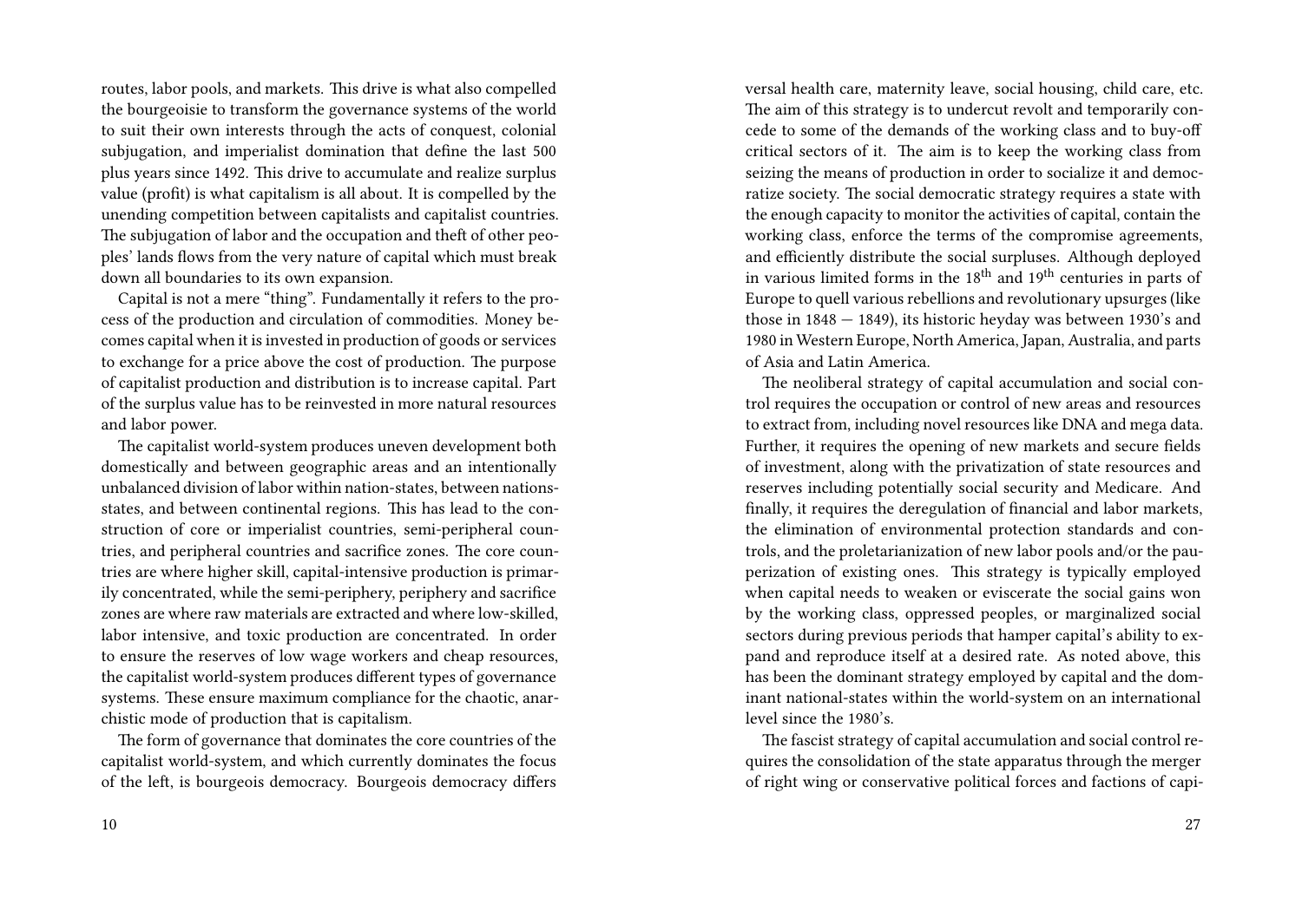reproduction and expansion of capital through various methods of political and social control.

## **Varieties of Capitalist Governance**

The four comprehensive strategies of economic and financial control historically employed by the bourgeoisie to restore profits during periods of systemic fluctuation of capital, i.e. its boom and bust cycles, can loosely be defined as follows: 1) the mercantilist strategy, 2) the social democracy strategy, 3) the neoliberal strategy, and 4) the fascist strategy.

The mercantilist strategy of capital accumulation and social control requires an aggressive state, one actively engaged in colonizing or subjecting new territories or states. One with a consolidated partnership between the state and the core capitalist forces operating in the state, acting as national capitalists, pursuing the collective interests of the partnership in question. Through this alliance, accumulation is pursued by controlling the balance of trade with the subject areas through repressive means and by attempting to expand their exports to new markets and fields of influence at the direct expense of their competitors. This strategy is typically employed by rising and aspiring capitalist forces seeking to expand the limits of their domestic markets. This was the dominant strategy employed by capital as it emerged and matured in the nation-states of western Europe as they colonized the Western Hemisphere, Africa, and Asia and cannibalized each other between the  $16<sup>th</sup>$  through the  $18<sup>th</sup>$  centuries.

The social democratic strategy of capital accumulation and social control is capital's accommodation to the organized strength and political mobilization of the working class, when it is self-activated and agitating for its own interests. It is predicated on capital making various economic and social concessions to the working class, like the right to organize, social security, extended vacations, uni-

profoundly from other variants of democracy found in indigenous and small-scale societies in that it is premised on the rule of the capitalist class through the instrument of the state, which is designed to protect the so-called "sanctity" of private property, encircle and commodify the commons (the earth's natural resources), and regulate and constrain the circulation of public goods. This "protection" is codified by legal frameworks that are designed to limit what society at large can deliberate and decide on by separating economic deliberations from social or political deliberations. Economic decisions are restricted to the private realm, determined by the market. Since pro/perty is held sacrosanct, economic activities can only be negotiated by individuals, i.e. sellers and buyers, including employers and employees, who are considered to be "equals under the law". This illusory equality is enshrined in bourgeois democracies.

Those making the assertion that the era of bourgeois democracy is coming to an end presume that bourgeois democracy is a global norm. In reality, bourgeois democracy is a luxury feature of the capitalist world-system, one almost exclusively reserved for the core sectors of the system, i.e. the imperialist nation-states of Western Europe, North America, Australia and Japan (with a few other exceptions). This social form is parasitic. It is a by-product of the excess wealth the core zones extract from the peripheral areas of the world-capitalist system through colonial and imperial subjugation, resource expropriation, and widespread practices of super-exploitation of the global south's labor sources.

Historically, in order to forestall the spread of revolution in the core countries following the French (1789  $-$  1799) and Haitian  $(1791 - 1804)$  revolutions, the ruling class forces of these societies have since mastered an array of methods to buy-off critical sectors of the working class and the petit bourgeoisie, and to divide and/or discipline other sectors of the working class and the oppressed.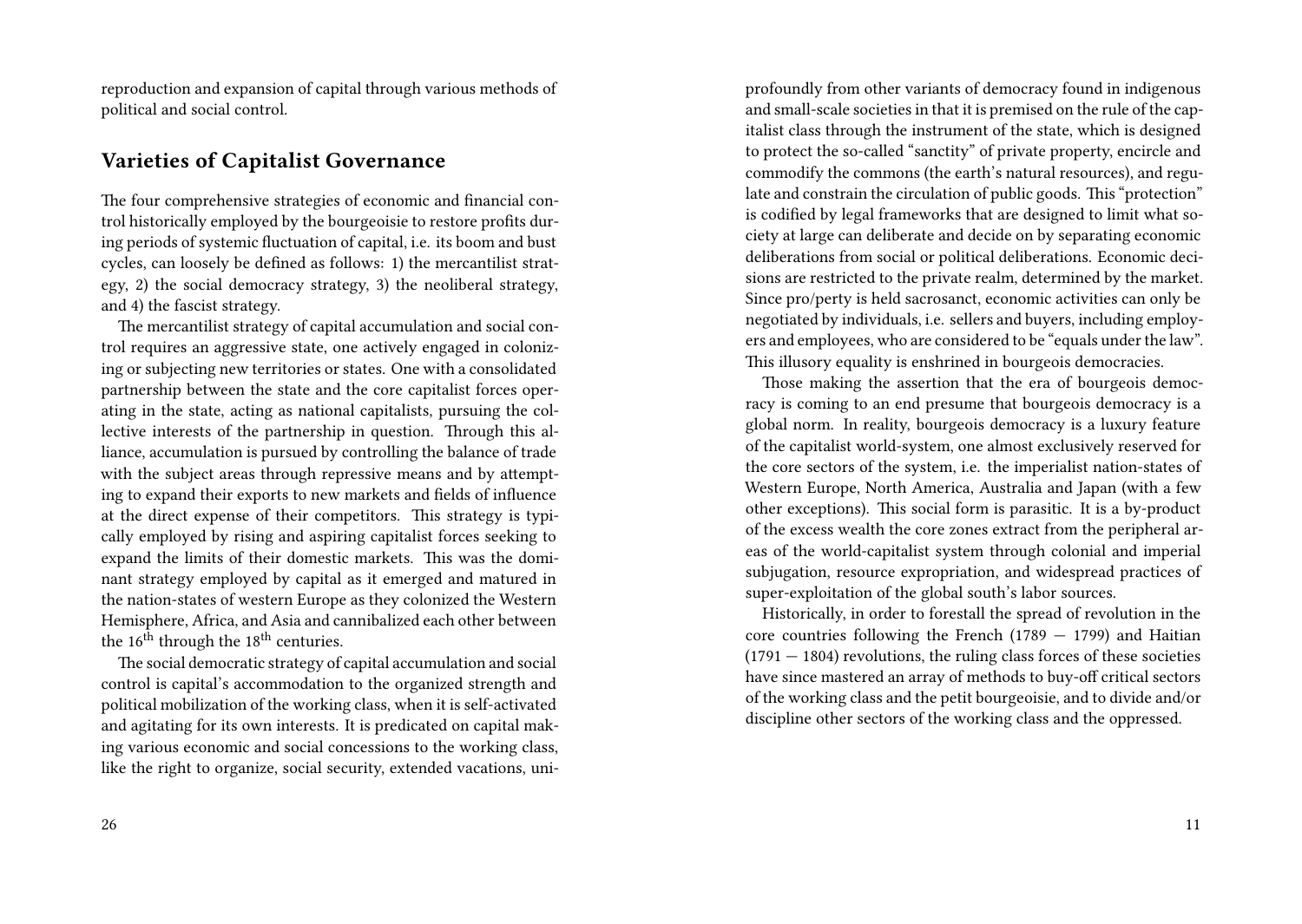## **Concessions in the Wake of Revolutions**

Unlike the inaccurately named "revolution" in the 13 British colonies in North America, which was fundamentally a contest between fractured and competing bourgeois forces over the spoils of the colonies and chattel slavery, the French and Haitian revolutions had clear and undisputable class, anti-colonial, and anti-racist content. The French revolution led by the emerging bourgeoisie, attacked the power of the feudal monarchy and raised the infectious and influential slogan of "liberty, fraternity and equality". The Haitian revolution, the first real challenge to the European settler-colonial empires, was an uprising of enslaved Africans that drove out the French colonizers. It also undermined the capitalist system of chattel slavery and temporarily weakened the Spanish, British, and US colonial drives. It created a refuge for revolutionaries from around the world and enabled bourgeois anti-colonial revolutionaries like Simon Bolivar in Latin America. Both of these revolutions inspired millions of proletarians, peasants, and enslaved people throughout Europe and its colonial possessions and contact zones. In addition to being sources of inspiration, these revolutions provided living examples that were taken up by revolutionaries throughout the America's, leading to the independence of numerous Latin American nations between 1811 – 1826.

Bourgeois society is the product of the social practices that enable the rule of the capitalist class. It is a form of social organization that evolved through the class struggles in Western Europe between the  $14<sup>th</sup>$  through the  $17<sup>th</sup>$  centuries. It was forcefully imposed on most of the rest of the world via European colonization and imperial domination between the 15<sup>th</sup> and 19<sup>th</sup> centuries. As the bourgeoisie gradually perfected this system, they designed it to perpetuate their rule by creating processes to manufacture consent for capital's domination of society by providing the subjects of its rule, i.e. the working, lumpen, and peasant classes, with a limited

The Popular Front orientation deviates from the core principles and practices of revolutionary Marxism that aim to build working class consciousness and self-organization, and to use that as the primary tool to emancipate the class and transform society. The orientation we are critiquing forgoes class struggle for class collaboration, surrenders the leadership of the social movements aiming towards the democratization of society to bourgeois forces, and relegates the question of a socialist transition to a distant and unspecified future. This is why focusing primarily on one side of the power equation, the political side, without addressing the other, the material side — meaning the economy and relations of (re)production, only leads to defeat for the left time and time again.

By recentering our attention on the balance between the political and the material, we can better understand how the bourgeoisie is trying to avert the crisis at hand, and how the international working class, can not only intervene, but act in our own collective interests to transform society and stop the death march of capitalism.

As noted above, there is no set of normative political relations within the capitalist world-system. Material and political relations are always determined by the state of the class struggle and the balance of forces between the partisans in this struggle on the local, regional, national and international levels. This does not mean that the partisans in the struggle, particularly the two defining classes of the capitalist mode of production, i.e. the bourgeoisie and the proletariat, don't have historically constructed tools in their kits to shape social events and steer them in desired directions. Given the asymmetry of power in bourgeois society, the capitalist class currently have more tools at their disposal to guide and shape events. And they are never remiss in deploying their tools to sustain their position and preserve their advantages. To this end, some of the most powerful tools in their toolkit are their economic and financial management tools. When fully deployed, these economic and financial tools constitute comprehensive strategies to ensure the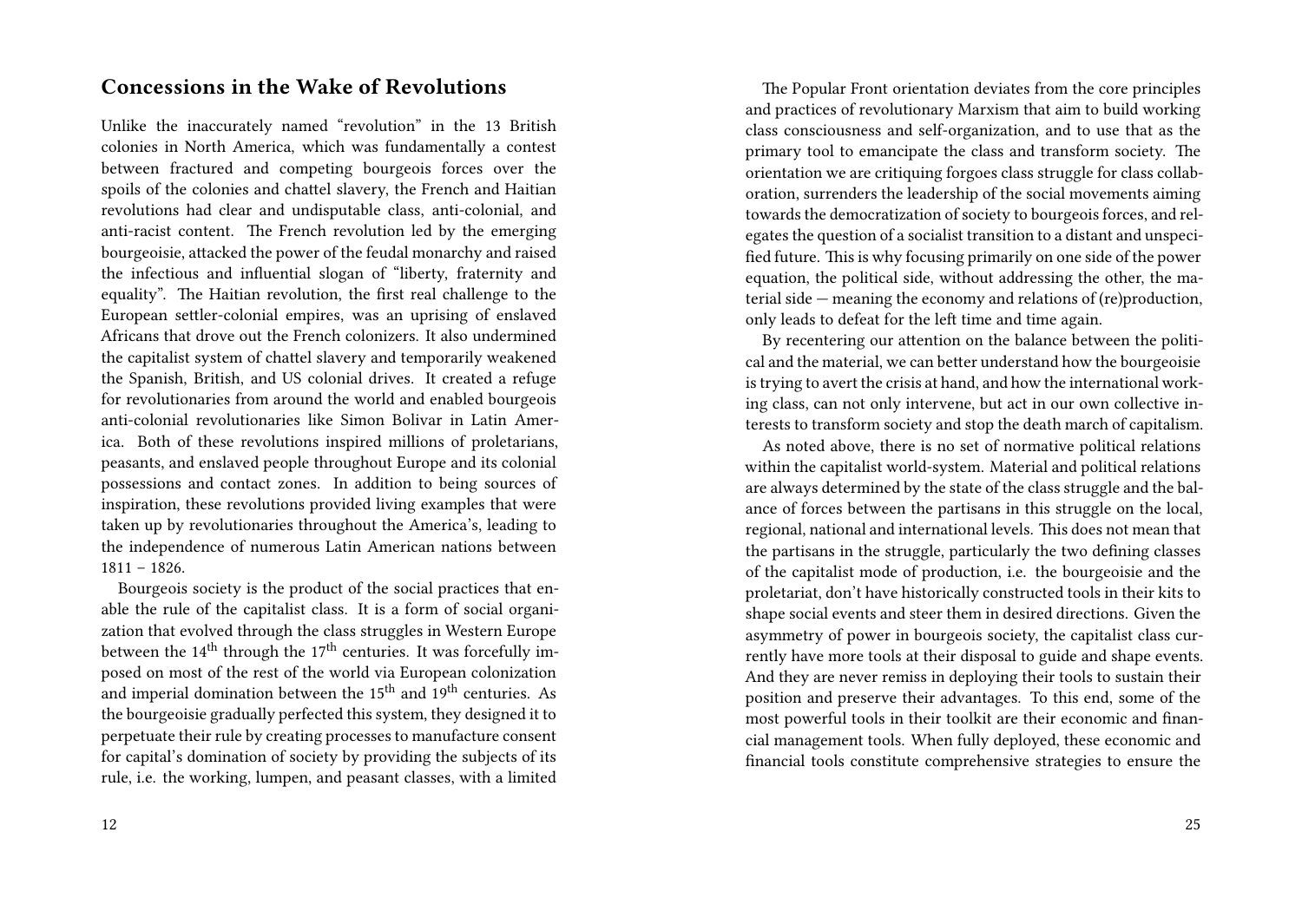100 years, gutting out its revolutionary thrust and focusing on the "unfairness of capitalism", reducing Marxism to a theory of labor's battle with capitalism for a bigger share of the pie.

As a result of this orientation, these forces place overdue emphasis on electoral politics derived from the fetish made of bourgeois democracy and commodity society. What they fundamentally ignore or deny is that the state is an instrument of class rule. And where capitalist relations dominate society, the state serves as its executive committee. Revisionists are fixated on the delusion that the "master's house can be dismantled by the master's tools". In this vein they are stuck on the notion that the left can use the instruments of bourgeois society, particularly its electoral apparatus, to transform society through the ballot box by winning over the majority of voters, and presumably the majority of society, to its views. The assumption is that by winning over the voting majority, the left will be able to contain capitalist relations through policy mandates and legislate socialism into being.

The historical record demonstrates that the bourgeoisie has never been legislated away, nor has capitalism ever been voted out of existence. Repeated efforts to use Popular Front strategies that call for multi-class alliances on the basis of a multi-class platform and agenda have all failed. This is true of attempts by left forces in Western Europe, Latin America, Japan, Korea, and Australia since the 1930's, including Chile in 1970 and Venezuela in 1999.

Even where these electoral strategies have been pursued by the left with some degree of success in winning elections, the bourgeoisie, on an international level, has unleashed chaos against these societies to undermine the credibility of pursuits of this nature. This chaos typically results in left-leaning governments being removed from office to cease the economic hostage taking activities of the capitalist class, or they are violently overthrown and replaced with some form of dictatorial or fascist regime (Chile in 1973 being a prime example).

range of consumer choices and political options that restrict social activity primarily to securing the limited number of civil rights and civil liberties the bourgeois system can tolerate.

One of the key buy-off methods perfected by the bourgeoisie in the wake of the revolutions of the late  $18<sup>th</sup>$  and early  $19<sup>th</sup>$  centuries was the granting the "franchise", or the right to vote to certain members of society, i.e. adult white men in Western Europe and the U.S. The bourgeoisie did not grant this right out of the kindness of their hearts, but to quell the massive eruptions of the working class and oppressed peoples, as occurred, for example, in the US in the late 1820's and central Europe in 1840's and 1850's. This process of concession in response to upheaval continued well into the 20<sup>th</sup> century, including the granting of national independence to most of the formerly colonized world by 1994. This right was not granted to the laboring classes to enable any fundamental shift in relations of power or alter the fundamental relations of production, but to enlist sectors of society in the "peaceful" and allegedly negotiated management of the contradictions of these societies. They were particularly aimed at those segments of the working class that could be bribed or pacified and the corrupted elements of the oppressed peoples and nations contained within these social orders. The provision of this right has been key in the construction of hegemonic consent in these societies, fostering deep illusions in the efficacy of electoral politics and bourgeois democracy overall.

What the voting franchise in bourgeois societies does not permit is an alteration of the fundamental DNA of the capitalist system — i.e. private property, wage-labor, commodity production, and market exchange. At best, what voters have been able to do in a number of limited cases is constrain certain dimensions of capitalist reproduction, usually in the form of limiting working hours, increasing wages, improving working conditions, increasing corporate taxes, taxes on wealth, and redistributing portions of the social surplus to working class people.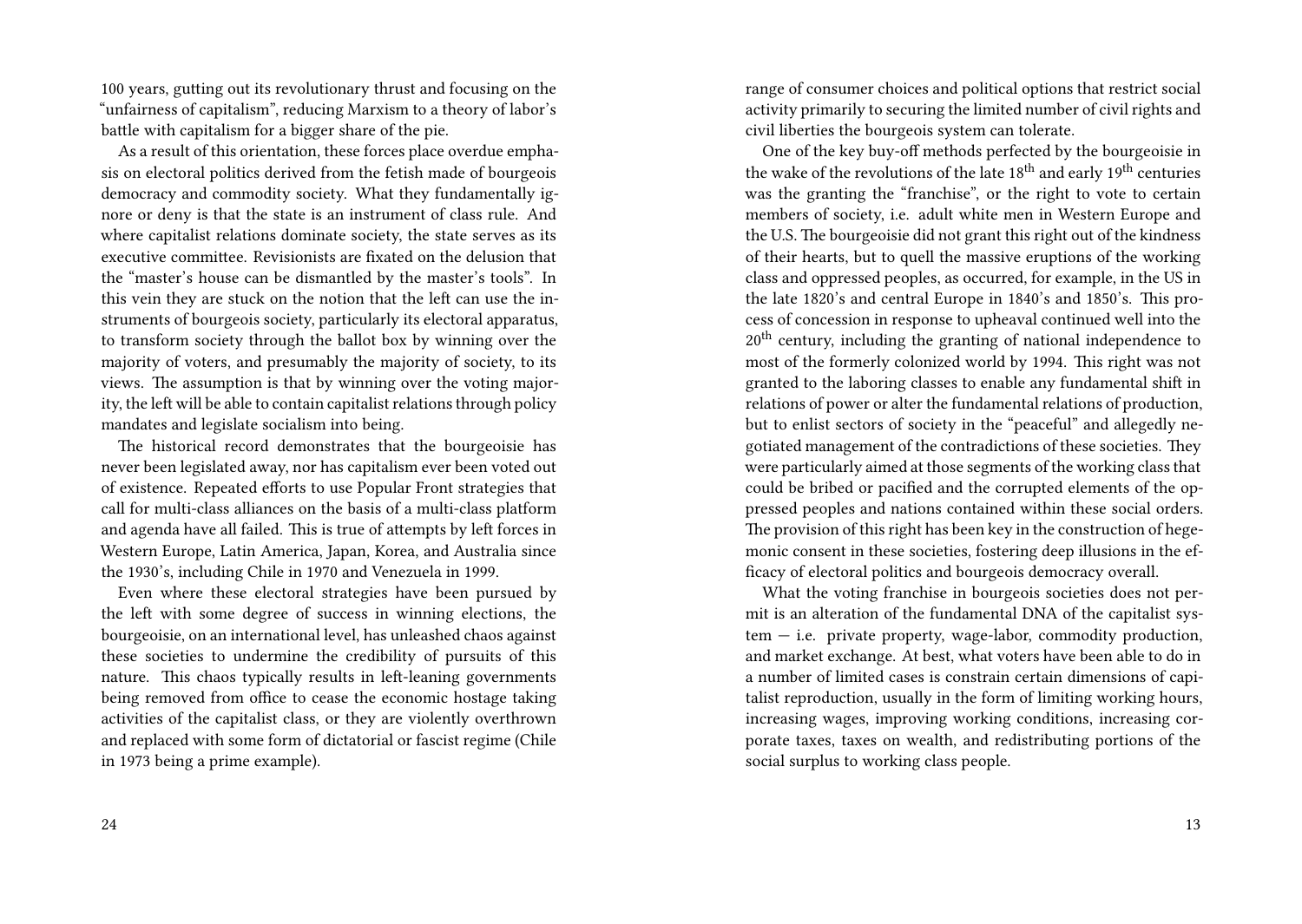It is critical to note that not all bourgeois, or capitalist societies, are democracies. In fact, the vast majority of the national-states that structure the bourgeois world aren't. The majority of national states are relics of European colonialism, with the majority ruled either by the settler-colonial descendants of these European colonial projects or by native bourgeois elites forged and fashioned by these projects. The forms of governance that dominate the majority of these societies are dictatorships, oligarchies, autocracies, theocracies, and monarchies. All of them serve the needs of capitalism, and most have been living hells for the greater part of 400 years in the Western Hemisphere and 250 years in Africa, Asia, and Oceania. The fascism that so many in the Western world now fear has been the norm for the vast majority of the world's indigenous peoples, the peasantry, and the proletariat over this expanse of time. Given this reality, the fixation on defending the "gains" of the limited number of bourgeois democracies gravely misses the mark. This focus does not speak to the conditions faced by the vast majority of the working class, nor does it point us in the direction of how to forge proletarian unity on the global scale needed to enable the working class to emancipate itself from the chains of wage slavery. This is even more emphatically true as capitalist production and the intensified exploitation of labor shifts to the countries of the "global south". The obsession with defending "democratic rights" obscures the parasitic nature of imperialism and the price the international working class pays for "rights" that benefit some demographics of a relatively few countries.

Stemming from the same erroneous arguments that the door is closing on bourgeois democracy, many left forces are presuming that the relations embedded within the neoliberal variant of capitalism are also eroding and degenerating into something even more oppressive and exploitative. The measuring stick used for this assessment are the material standards experienced by sections of the working class residing in the imperialist nation-states. Without question, living standards and wages for workers in most of the reforms and gains. Whether due to an abandonment of revolutionary Marxism, rank opportunism or state repression and outright evisceration by the forces of capital, they are unable to act on the fundamental insights of revolutionary theory and lack positioning within the working class.

Dependence on this multi-class orientation stems from the doubts and disbelief in the transformative capacity of the working class, due to the many challenges confronted by left formations all over the world that have struggled to organize the proletariat to overcome the fragmentation of its consciousness and selforganization. These challenges are derived from the numerous historic divides that shape the material lives of the class, nationality, race, ethnicity, language, religion, gender, sexuality, and occupation to name a few.

In Part II of this Analysis we will take up some of the challenges to and rejections of the view that the working class, internationally and in the U.S. is the energy force for revolutionary transformation of society which is fundamental to Marxist strategy creating a world free of oppression and exploitation.

The ideology we are criticizing in this paper has a long history. It is a distorted and revisionist version of Marxism was that was originally formulated between the 1890's and 1920's, particularly by theoreticians within the Social Democratic Party (SPD) of Germany, and adopted by most social democrats after WWI and by many communists and revolutionary nationalists in the late 1930's, during the so-called "Popular Front" period. This politics finds its greatest expression in the US today in formations like the Democratic Socialists of America (DSA), the Working Families Party, the Poor People's Campaign, Organizing Upgrade and various identity based groups like the Movement for Black Lives.

Marx argued that the working class should not raise banners calling for "a fair day's work for a fair day's pay" but rather fight for an end to wage slavery. Unfortunately, Marx has been expropriated and bastardized by much of the international left over the last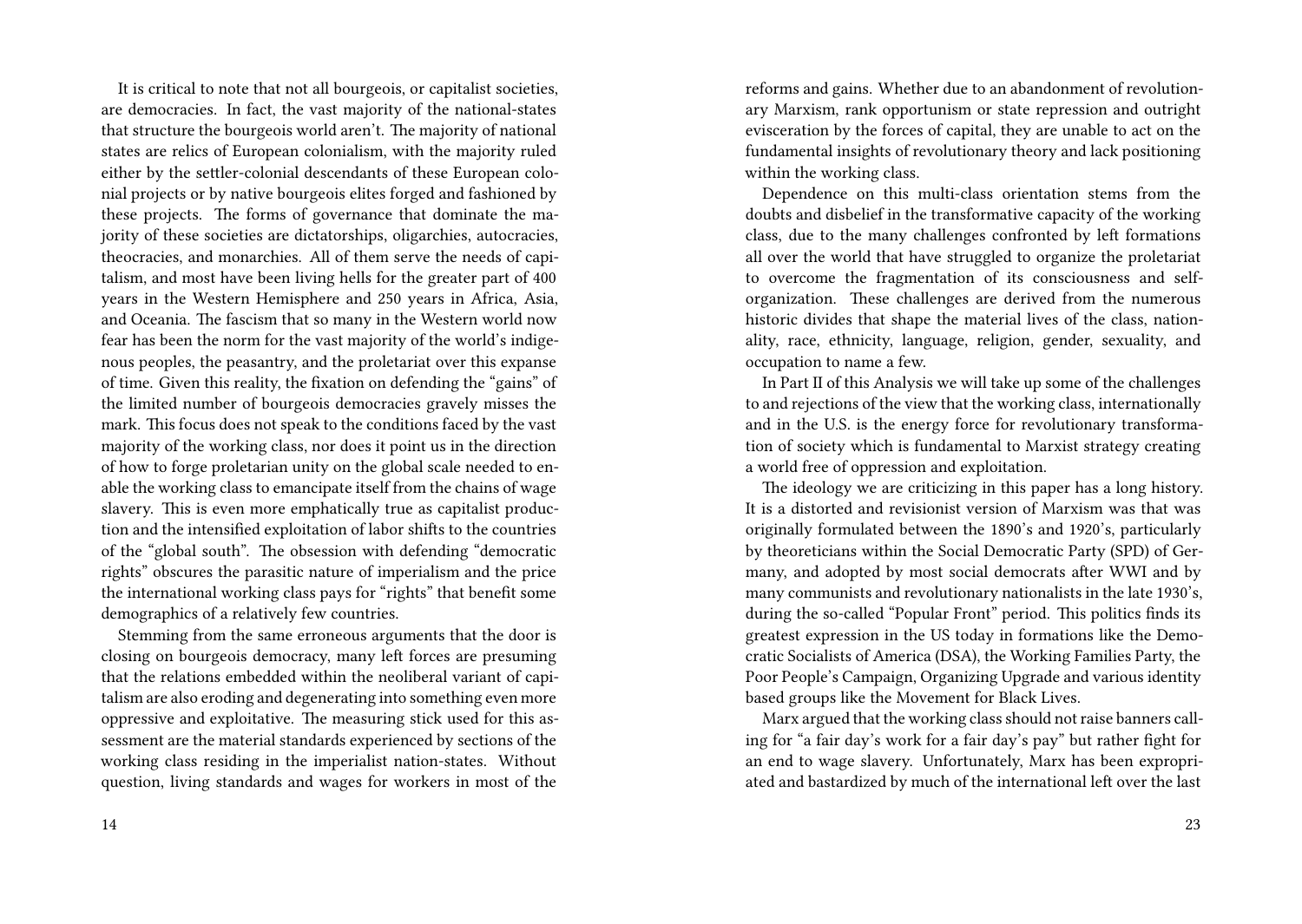dictive algorithms, data mining, and target marking. These practices are increasingly transforming the very means of exchange, social interaction, and production. They are significantly intensifying capital's drive for monopolization, replacing markets with monopoly platforms that in effect "own" the market". These platforms have become the new sites of capital realization through the data mining practices they employ that are shifting relations in labor management, particularly since the advent of the COVID-19 global pandemic. Massive "work from home" shifts are cutting office overhead, but also reinforcing the value of data as a tool better control markets and labor and squeeze more work from fewer employees. The consequences shed light on the massive stock buyback programs of corporations and the quantitative easing measures of the central banks of G7 powers. Together the tech conglomerates and the lords of finance that own, direct, and control these platform technologies are inhibiting the competitive dynamics of capitalism through monopoly practices that are totally eviscerating local markets and small producers and distributors. This inhibitive dynamic diminishes innovation and creativity, limiting the system's ability to expand internally. Technological monopolization restricts the exchange of value, particularly in the form of the circulation money. Without an expansion of new lines of credit to millions of consumers, it also limits the circulation of material goods as wealth is concentrated and wages and employment languish.

## **Negativity About the Working Class**

None of these dynamics are unknown to those forces on the left schooled in the basic fundamentals of Marxism. But there is a general weakness of the Marxist left. People may talk about "the working class" but they favor strategic alliances and activities that rely on the power and agency of bourgeois forces to secure incremental OECD (the Organization of Economic Cooperation and Development) countries have steadily declined since the 1980's. However, even these declining standards are still incomparably higher than those of workers in the third or developing world overall. Rather than just looking narrowly at standards for the minority of workers located within the imperialist core zones, we should be looking at and addressing the relations and standards impacting the working class as a whole, the vast majority of whom are increasingly located in the global south. When we look at it through this lens, we quickly see that the strategic impositions that capital unleashed on workers in the imperialist cores to "balance budgets", restore profits, etc., were in fact an effort to reduce conditions for all workers to the statistical "third world" median. Neoliberalism was and is capital's response to the economic crisis that gripped the capitalist world-system in the late 1960's, 1970's, and early 1980's. It did not assume dominance over the Keynesian or social democratic model of capital accumulation until the early 1980's, following the Volcker shock to the world's financial markets and the aggressive policy impositions of the Reagan-Thatcher alliance that were imposed first in their respective countries, and then in all of the institutions of the Bretton Woods structure of international economic regulation — i.e. the World Bank, International Monetary Fund, and the World Trade Organization. For the nations and peoples of the global south, the introduction of neoliberalism as a "new" strategy of accumulation simply made already deplorable conditions worse.

#### Capitalism's Constraints

The fact of the matter is the capitalist system is in deep systemic crisis, and has been so since the late 1960's. The system is fracturing under the weight of its own contradictions. Here are four of the systemic contradictions producing this fracture: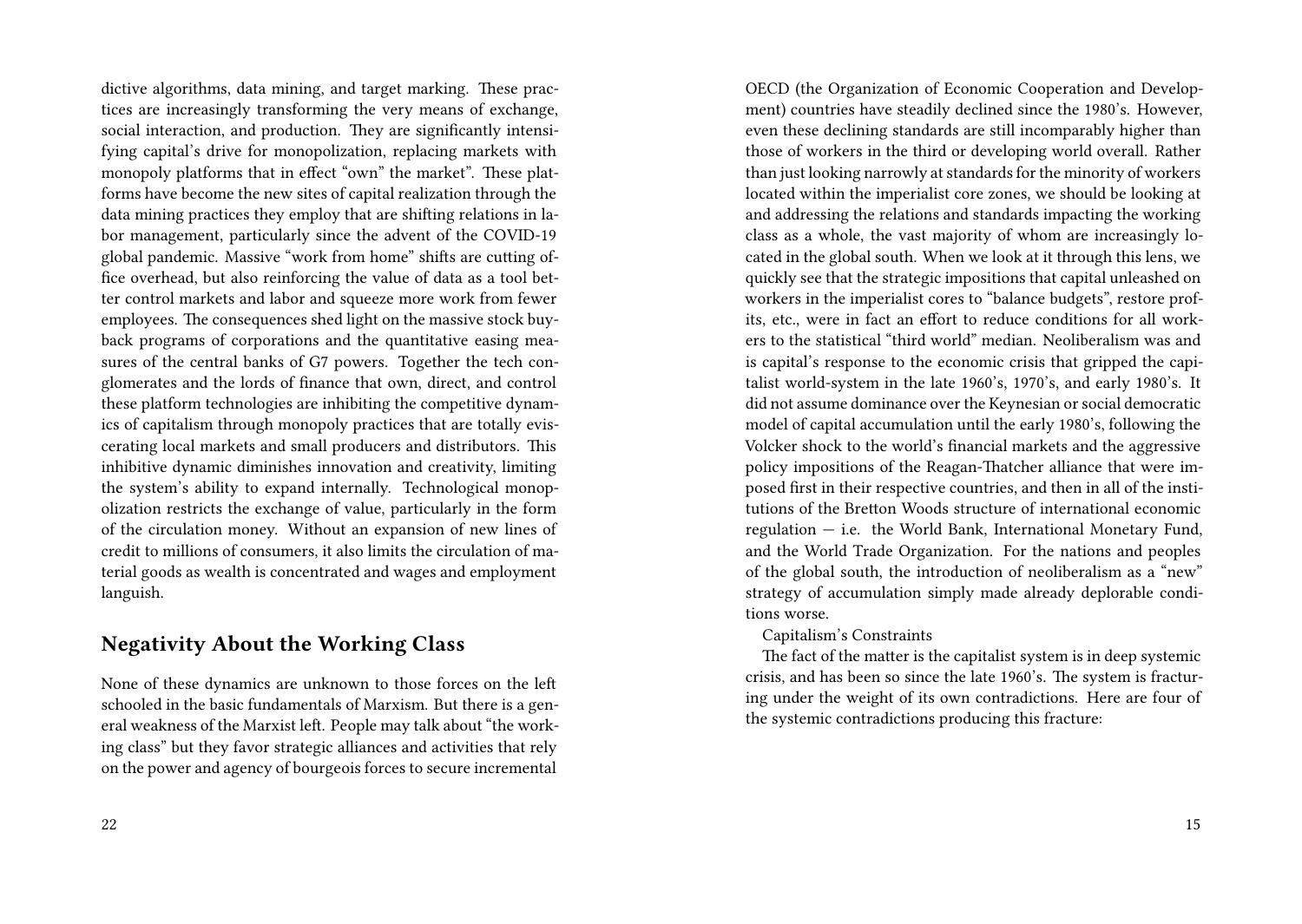#### **The Falling Rate of Profit.**

Marx demonstrated that as capitalist production develops and advances, competition and the need to secure greater productivity from workers drives the adoption of more productive, labor-saving technology and techniques that replace workers with machines. When labor-saving techniques are introduced, more of each dollar of capital expended in production is invested in machinery and other tools of production, while less is used to hire workers. But the increase in productivity does not cause new value to be created. According to Marx it is workers' living labor that adds all value to commodities (whether goods or services), and the exchange value of a commodity in the marketplace is determined by the socially necessary (average) labor time required to produce it. Every average hour of labor required to produce a specific commodity yields the same amount of value, independent of any variations in productivity from technological advances.

Since technological innovation decreases the socially necessary (average) labor time required, it decreases the value of the commodity. The same amount of value is spread out among more items, so the increase in productivity causes the values of individual items to decline. As things can be produced more cheaply, and because they can be produced more cheaply, their prices tend to fall. Due to competition, companies must lower their prices when production costs decline. If they don't, they risk a significant loss of market share or even bankruptcy when competitors cut their prices in response to reduced production costs. As a result, the amount of surplus value (profit) created per dollar of capital invested, the rate of profit, necessarily falls as well. The reality is that productivity increases under capitalism produce a tendency for the general rate of profit to fall.

Since the 1960s and more intensely since the 1990's, we have witnessed capital's steady incorporation of automation, computerization, and digitization into the commodities production process.

This dynamic of chronic underconsumption and gross financialization, through the new "capital-capital" cycle of accumulation, has been exacerbated by the deep contraction of the global economy stemming from the SARS COVID-19 pandemic. This dynamic cannot persist for long, which is clear as day to all the governments of the world and the major transnational corporations.

#### **Environmental Limits**

However, the most critical threat to the capitalist world-system is ecological. The capitalist system cannot reproduce itself into perpetuity by operating within the metabolic limitations of the biosphere and is rapidly depleting the planet's natural resources. You cannot have infinite growth on a planet with finite resources. Exceeding our planet's ecological limits is threatening all complex life on Earth with extinction. Full stop.

To overcome these limitations, many of the core zone and/or imperialist nations within the capitalist world system, as well as a growing number of multinational corporate entities, are heavily investing in the development of space extraction programs. This is what the "billionaires in space" race is fundamentally about, and why NASA is busy attempting to establish property or commodity rights for the moon. Despite the technological breakthroughs of the last 50 years that could make this a possibility, the exploitation of extraterrestrial minerals and other resources is limited by the prohibitive costs associated with exploiting or colonizing the moon or other bodies within our solar system. As far-fetched as this may seem right now, it underscores the incessant drive of capitalist production to transcend barriers to its continued expansions.

To overcome its geographic or external limitations, the capitalist system has increasingly focused on expanding internally, meaning within the micro-worlds of the molecular, the biological and digital realms. The technological factions of capital are rapidly becoming effective and proficient at manipulating genes, developing pre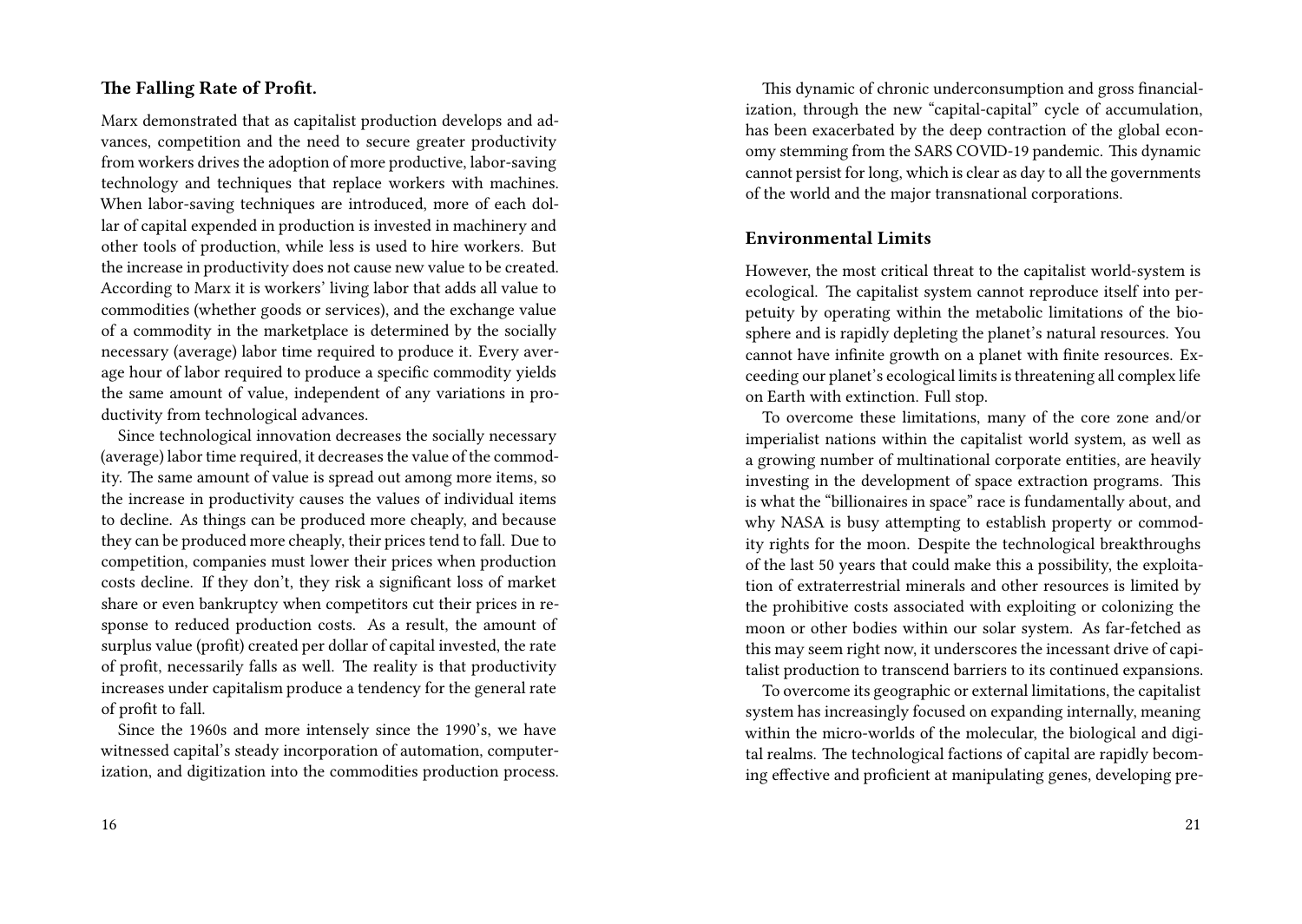nam, etc.). In this sense, the capitalist system has reached the limit of its earthly geographic expansion.

#### **The evisceration of the "capital-commodity-capital" cycle**

Capital's increasingly limited ability to reproduce itself has only intensified since the financial crash of 2008. Since the crash governments throughout the world have imposed severe austerity measures on the working class to offset the debts incurred in the financial markets. Corporations also implemented huge layoffs and repressed wages. The result was a massive drop in global consumer demand, particularly in North America and Europe.

Consumption is required for the realization of the labor created profit in the commodities produced. While consumption was falling drastically short after the financial crash, the central banks of the G7 nations along with the EU poured billions of dollars, primarily through quantitative easing (i.e. printing money) and no-interest loans, into the financial markets and the multinational corporations they deemed strategic in the effort to prop up and stabilize the global economy and the roles of their national economies within it.

The stated expectations of the central banks and central governments was that all of this liquidity would be reinvested into new productive facilities and development projects by the corporate recipients. However, due in part to low consumer demand, corporations invested these funds into massive stock buy-back schemes to prop up the financial value of their corporations. This practice has produced record highs in the stock and bond markets that are divorced from these corporations' direct profit earnings, and the overall movement of the "real" economy rooted in the production and consumption of material goods and services. In effect, the forces of finance capital are eliminating the "capital-commoditycapital" cycle and reducing it into a "capital-capital" cycle.

20

The mass introduction of containerization, computer numeric control (CNC) production, and digitization have displaced millions of workers from the global labor market. And with the introduction of the internet and cell phone technology, etc., there are hardly any people left on Earth who aren't being directly impacted by this rapid technological change

But capital's ability to reproduce itself and expand, depends on the accumulation of surplus value, a portion of which must be reinvested in means of production and labor. In more stable periods of capital accumulation, the crisis of realizing profits which is endemic to capitalism is moderated. But the general tendency of decline in the rate of profit, or accumulation of surplus value, forces efforts to bridge the gap between needed and actual rate of profit through extreme measures. Some of the extreme measures capital employs to reproduce itself include the deployment of vicious social control strategies like neoliberalism, which call for austerity and the privatization of social goods, or fascism which calls for political terror. Both of these strategies are designed to discipline labor and make it more compliant, drive down wages, and enable the plunder of natural resources more intensely and efficiently in order to restore profitability.

#### **Expansion Limitations and Underconsumption**

As Marx points out "*a society can no more cease to produce than it can cease to consume. When viewed, therefore, as a connected whole, and as flowing with incessant renewal, any social process of production is, at the same time, a process of reproduction."* Capitalist production is fueled by profits derived from previous production cycles *and* by money advanced by banks and other institutions of finance capital, i.e. loans that must be repaid with interest. Competition and debt are factors explaining why capitalism requires constant growth in order to survive. Capital's growth imperative also requires continuous, unfettered access to land and natu